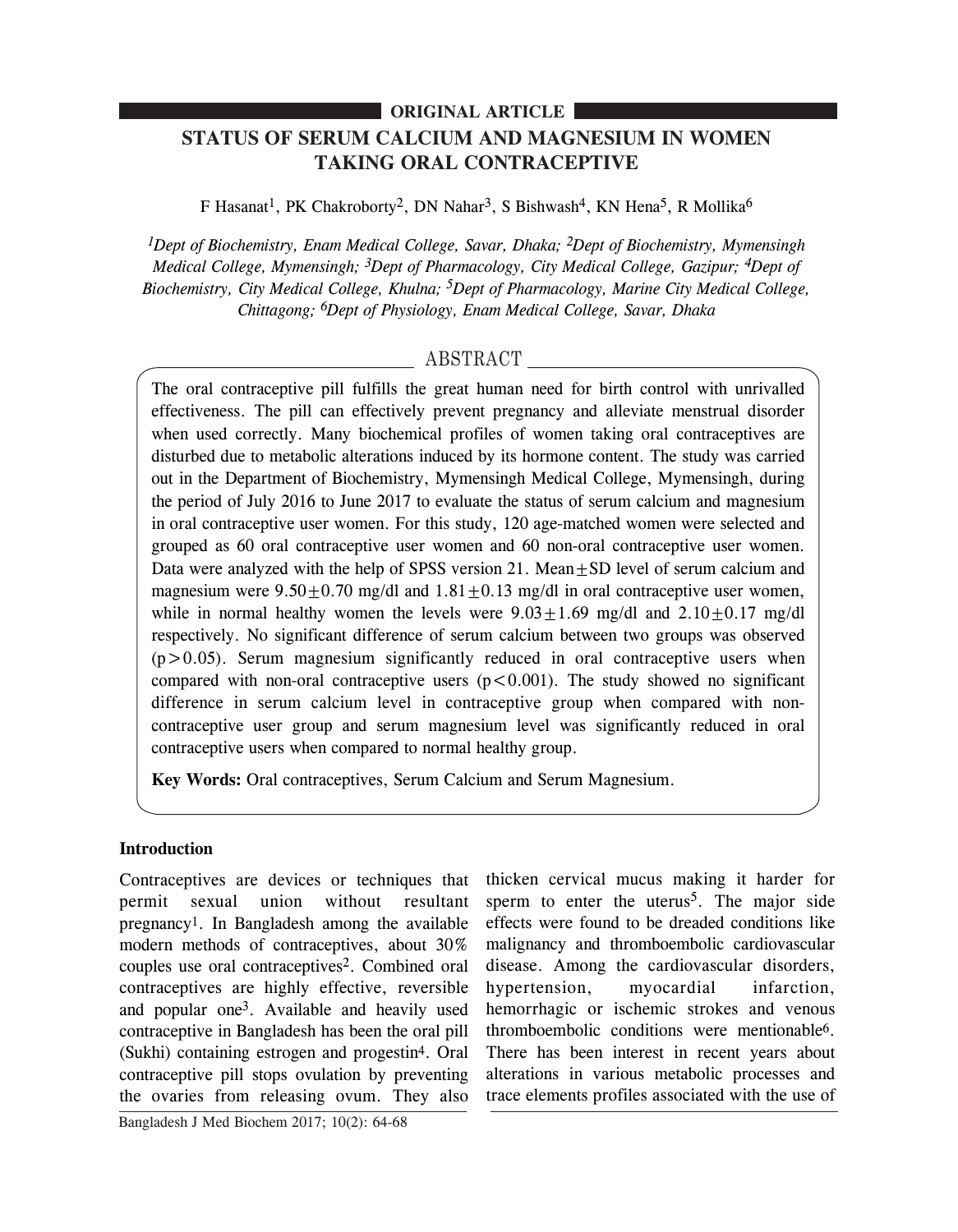contraceptives. Changes in life style, environmental factors, dietary habits and active ingredients of hormonal agents have been known to affect status of micronutrients in humans7. Changes in tissue level or bioavailability of those elements could play a significant role in health risk and the pathogenesis of some disorders such as cardiovascular complications, the aging process, and certain cancers have been associated with the use of contraceptives<sup>8</sup>.

Calcium is the most abundant mineral in the body. About 98% of calcium in the adult is in the form of hydroxyapatite in the skeleton9. Calcium, regulated by parathormone and thyrocalcitonin, has been implicated in virtually every metabolic function and is of major importance in bone formation, the blood clotting mechanisms and in the activation of certain enzyme systems, e.g. adenyl cyclase10. There is association between oral contraceptives with serum calcium level, which may lead to osteoporosis11.

Magnesium is an essential element in biological systems. Mg is a cofactor in more than 300 enzyme systems that regulate various biochemical reactions in the body, including protein synthesis, muscle and nerve functions, contributes to the structural development of bone12. Serum magnesium levels might be reduced by oral contraceptive use11. Reduction in serum magnesium levels may be the one of the reason for increased risk of thrombosis while using oral contraceptives in users13.

#### **Materials and Methods**

This cross-sectional study was carried out in the Department of Biochemistry, Mymensingh Medical College, and the subjects were collected from the Model Family Planning Clinic of Mymensingh Medical College Hospital during the period of July 2016 to June 2017. For this 60 apparently healthy married women with age ranging from 20 to 35 years taking no hormonal

contraceptives for at least one year selected as controls (Group-A) and age- matched 60 married women taking oral contraceptive pill for last 03 months were taken as cases (Group-B). Subjects having systemic illness like diabetes mellitus, hypertension, tuberculosis, kala-azar were excluded from the study. Apparently looking obese, taking other hormonal contraceptive pill other than combined estrogen progesterone preparation and subject taking drugs containing calcium and magnesium for last 6 months were also excluded. Informed written consent was taken from each study subject and ethical approval for the study was obtained from the Ethical Committee of Mymensingh Medical College and Hospital.

Height, Body weight and Blood pressure were measured and Body Mass Index (BMI) was calculated. Serum calcium and magnesium were measured by colorimetric method using the test kit. Data was analyzed with the help of SPSS version 21. Quantitative data were expressed as mean and standard deviation and comparison between groups was done by Student's unpaired 't' test.

#### **Results**

In this study, mean $(\pm SD)$  age of controls (Gr-A) and cases (Gr-B) were  $28.0 \pm 4.50$  years and  $28.10+4.52$  years respectively, which showed no significant difference  $(p>0.05)$ . Mean $(+SD)$ BMI of controls and cases were  $21.63 \pm 2.11$  $kg/m<sup>2</sup>$  and  $21.67+2.11$  kg/m<sup>2</sup> respectively, which showed no significant difference  $(p>0.05)$  as shown in table I:

**Table-I:** Demographic features of study subjects.

| features      | Demographic Group-A (control)<br>Mean $\pm$ SD | Group-B (case)<br>$Mean + SD$ | p value    |
|---------------|------------------------------------------------|-------------------------------|------------|
| Age years     | $28.00 + 4.50$                                 | $28.10 + 4.52$                | $0.904$ ns |
| BMI $(kg/m2)$ | $21.63 + 2.11$                                 | $21.67 + 2.11$                | 1.000ns    |

*Data were expressed as mean and standard deviation and comparison between groups was done by Student's unpaired 't' test.*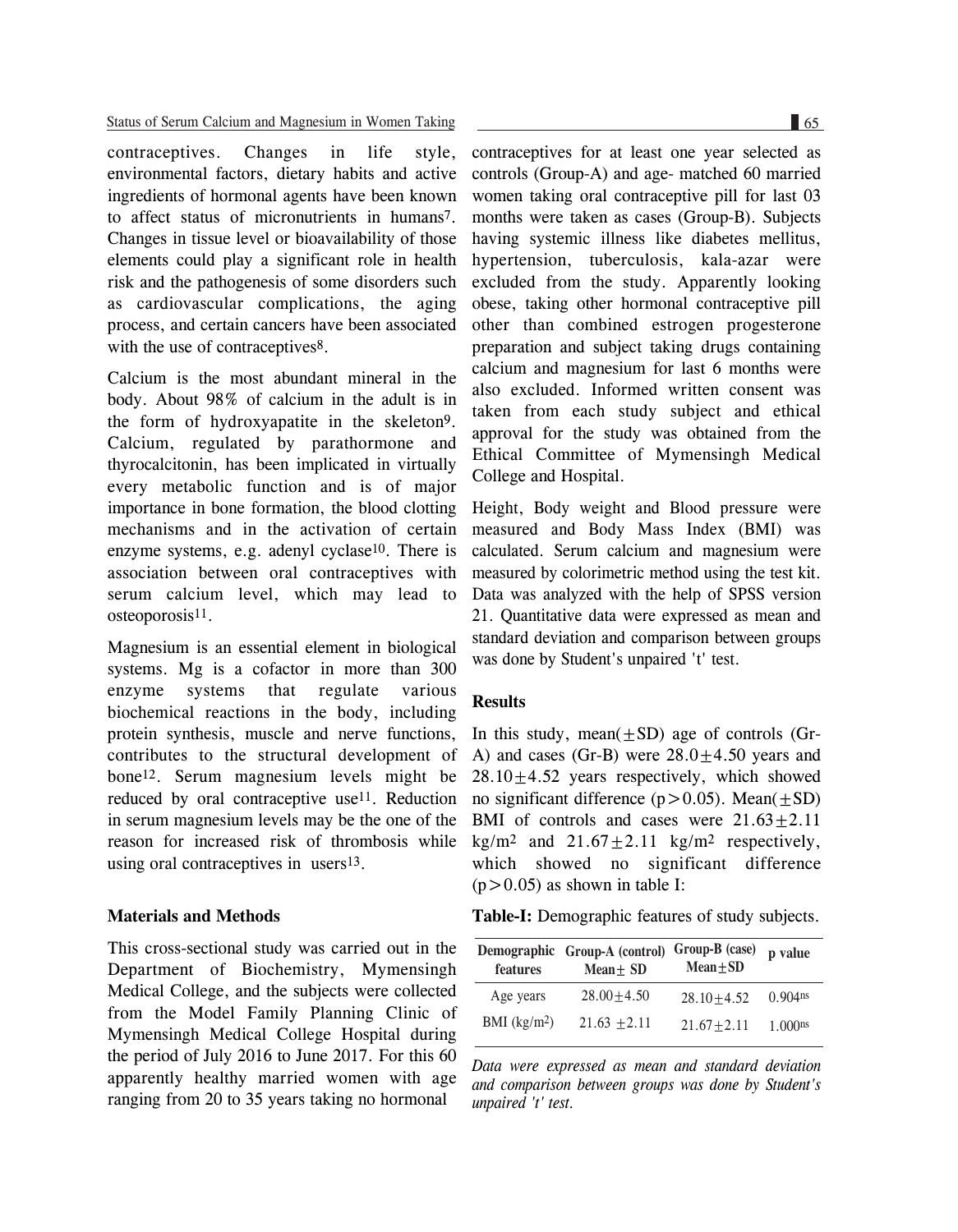Table II shows the level of serum calcium and magnesium in study subjects. The study revealed that mean( $\pm$ SD) of serum calcium level (mg/dl) in controls and cases were  $9.03 \pm 1.69$  and  $9.50 \pm 0.70$ respectively which showed no significant difference. Mean $\pm$ SD of serum magnesium (mg/dl) were  $2.10 \pm 0.17$  and  $1.81 \pm 0.13$  in controls and cases respectively which was significantly lower in cases  $(p < 0.001)$ .

**Table-II:** Serum calcium and magnesium levels of the study subjects.

| <b>Biochemical</b><br>parameters | Group-A (control) Group-B (case)<br>$Mean \pm SD$ | $Mean \pm SD$ | p value      |
|----------------------------------|---------------------------------------------------|---------------|--------------|
| Calcium $(mg/dl)$                | $9.03 + 1.69$                                     | $9.50 + 0.70$ | $< 0.065$ ns |
| Magnesium<br>(mg/dl)             | $2.10 + 0.17$                                     | $1.81 + 0.13$ | $< 0.001**$  |

*Data were expressed as mean and standard deviation and comparison between groups was done by Student's unpaired 't' test.*

#### **Discussion**

The oral contraceptive pill fulfills the great human need for birth control with unrivalled effectiveness14. The pill can effectively prevent pregnancy and alleviate menstrual disorder while used correctly15. Many biochemical parameters of women taking oral contraceptives are disturbed due to metabolic alterations induced by its hormone content. Researches had been continuing for many decades to explore risk versus benefits of different contraceptive methods. The present study was designed to observe some biochemical alterations in women taking combined oral contraceptives containing 30-µgm ethiny1 estradiol and 150-µgm levonorgestrel. Combined oral contraceptives (Sukhi) is the mostly used brand in rural community as it is distributed free of cost<sup>16</sup>. Therefore, metabolic alteration might be initiated earlier that go on silently without developing any overt clinical abnormality. On the contrary, long time use of hormones such as

oral contraceptives can affect various metabolic pathways to such an extent that would cause detectable clinical abnormality17.

In our study there was no significant difference of serum calcium level in oral contraceptive user women when compared with non oral contraceptive user women which is in agreement with several other studies<sup>18,19</sup>.

Calcium regulated by parathormone and thyrocalcitonin, has been implicated in virtually every metabolic function and is of major importance in bone formation<sup>10</sup>. The bone remodeling cycle involves sequential steps with a highly complex regulation in which sex steroids play a pivotal role. Estrogens are major determinants of bone mass, effecting the acquisition of peak bone mass during adolescence and young adult age and modulating bone mineral density (BMD) and the risk of osteoporosis later in life20. Combined oral contraceptives (OCs) induce a reduction of the endogenous production of estrogen by the ovaries, and a suppression of that of progesterone. In women taking those hormonal contraceptives, circulating levels of sex steroids are mainly determined by the dosages present in the contraceptive formulation. Akinloye *et al.* (2011) reported that serum calcium showed no significant correlation with the duration of contraception in the combined contraceptive pill users. Dietary habit, socio-economic conditions, free from any disease condition, dosages and formulation of contraceptives may be responsible for these findings.

Increase level of serum calcium was found in other studies in oral contraceptive user women compared to non oral contraceptive user women, which is conducted in Indian and European population1,20. It is possible that the use of oral contraceptives is most often associated with increase absorption of calcium. Apart from increase absorption of calcium, it probably plays a role in calcium homeostasis, which brings about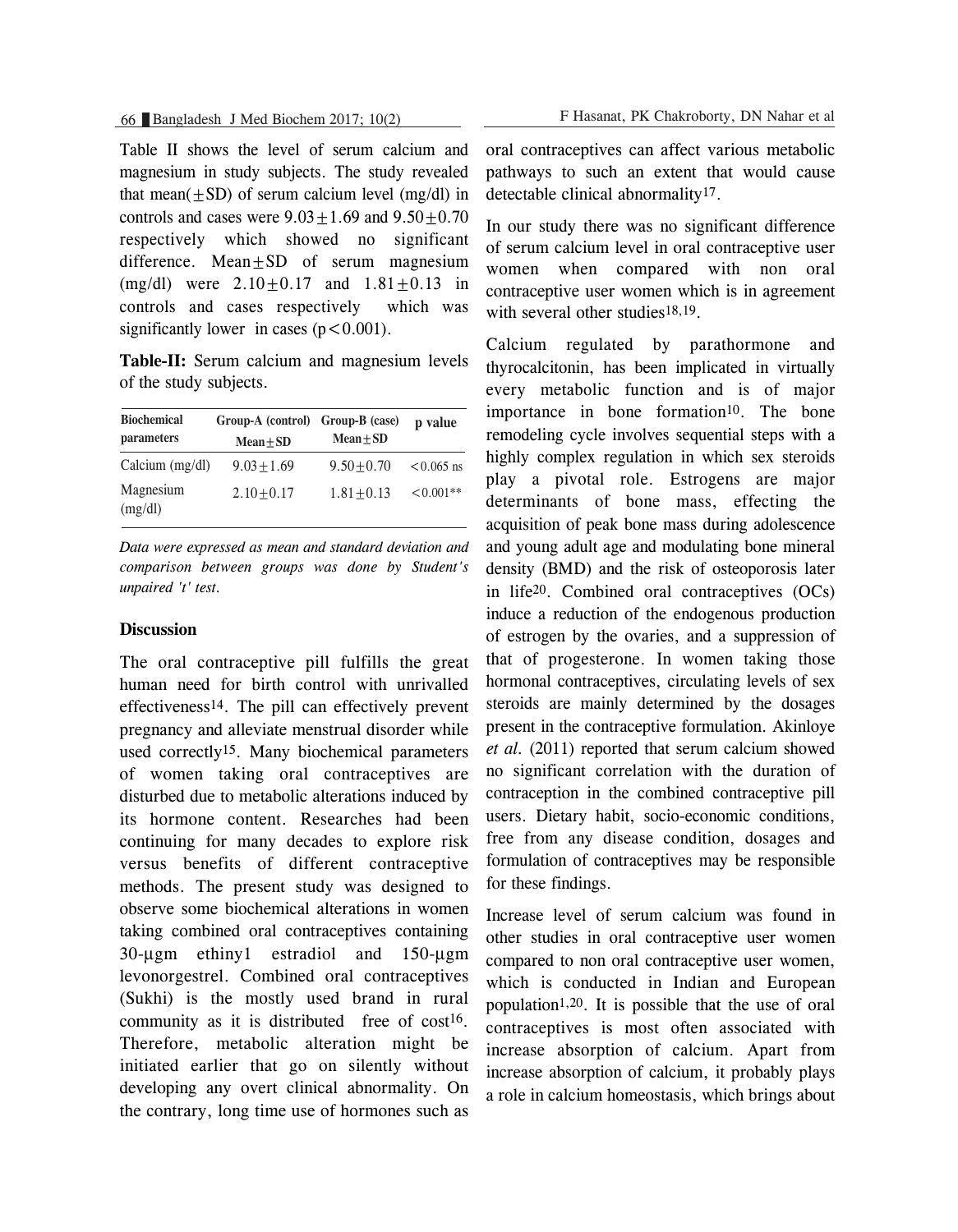a net effect of increased calcium mobilizations from the bone leading to bone demineralization. This may predispose individuals on these contraceptives to osteoporosis21.

In our study, we found highly significant decrease in serum magnesium level in oral contraceptive user women when compared with non oral contraceptive user women, which is in agreement with European and Indian study<sup>1,12</sup>. It seems that reduced level of serum magnesium after oral contraceptive therapy may be the results of estrogen activity. Estrogen inhibits bone resorption and may also prevent magnesium release from osseous sites<sup>21</sup>. This implies that, oral contraceptive may play some role either at the level of absorption, distribution or metabolism of magnesium which may be the causes of hypomagnesemia in oral contraceptive user women<sup>1</sup>.

In conclusion, the study showed that serum calcium level did not differ significant by and but serum magnesium level was significantly reduced in contraceptive users group when compared to normal healthy control group. Considering the side effects, close biochemical monitoring and follow up must be emphasized for women on oral contraceptive. Dietary supplements may be necessary, especially where levels are significantly reduced the clinician and gynecologist to keep an eye should serum calcium and magnesium level for better management of various medical problems in OCP user women in Bangladesh. A large-scale prospective study with the application of modern sophisticated technology to elucidate alteration in biochemical parameters including other trace elements is reommended.

#### **References**

1. Akinloye O, Adebayo TO, Oguntibej, O, Oparinde DP, Ogunyemi DP. Effects of contraceptives on serum trace elements, calcium and phosphorus levels. **West Ind Med J** 2011; **60:** 308-315.

- 2. Reatfield PK and Kamal N. Population and Family Planning in Bangladesh. **J Pak Med Assoc** 2013; **63(4):** 73-82.
- 3. Nziavake MHL. Update on hormonal contraception. **Cleveland Clin J Med** 2007; **74(3):** 186-198.
- 4. Hollander D. Bangladeshi women weigh a variety of factors when choosing a contraceptive. **Int Fam Plan Perspect** 2003; **29:** 1-3.
- 5. Kumar, Pratap Malhotra. 'Jeffcoate's Principle of Gynaecology' 7th edn, Jaypee Brothers Medical Publishers Ltd, Kolkata, India. 2008; pp.798-809.
- 6. Obisesan KA, Adenaike FA, Okunola MA and Adenaike AA. Effects of oral contraceptives on total serum protein, albumins, globulins and cholesterol levels in Ibandan, Nigeria. **WAJM** 2002; **21:** 3.
- 7. Fallah S, Sani FV, Furoozrai M. Effect of contraceptive pill on the selenium and zinc status of healthy subjects. **Contracept** 2009; **80:** 40-43.
- 8. Olaniyan DA, Taylor S. Vitamin and antioxidant: The body fluid is not water. **Nig Med J** 2004; **16:** 20-31.
- 9. Walter F. The Parathyroid Glands and Vitamin D. **Cell Mol Approach** 2003; **2(1):** 1094.
- 10. Simpson, GR Dale E. Serum levels of phosphorus, magnesium and calcium in women utilizing combination oral or longacting injectable progestational contraceptives. **Fert Steril** 1972; **23(5):** 326-329.
- 11. Hameed M, Rauf A, Jalil N. Effect of oral and injectable contraceptives on serum calcium, magnesium and phosphorus in women, **J Ayub Med Coll Abbottabad** 2001; 13: 24-25.
- 12. Palmery A, Saraceno V and Carlomagno G. Oral contraceptive and changes in nutritional requirements. **Eur Rev Med Pharmacol Sci** 2013; **17:** 1804-1813.